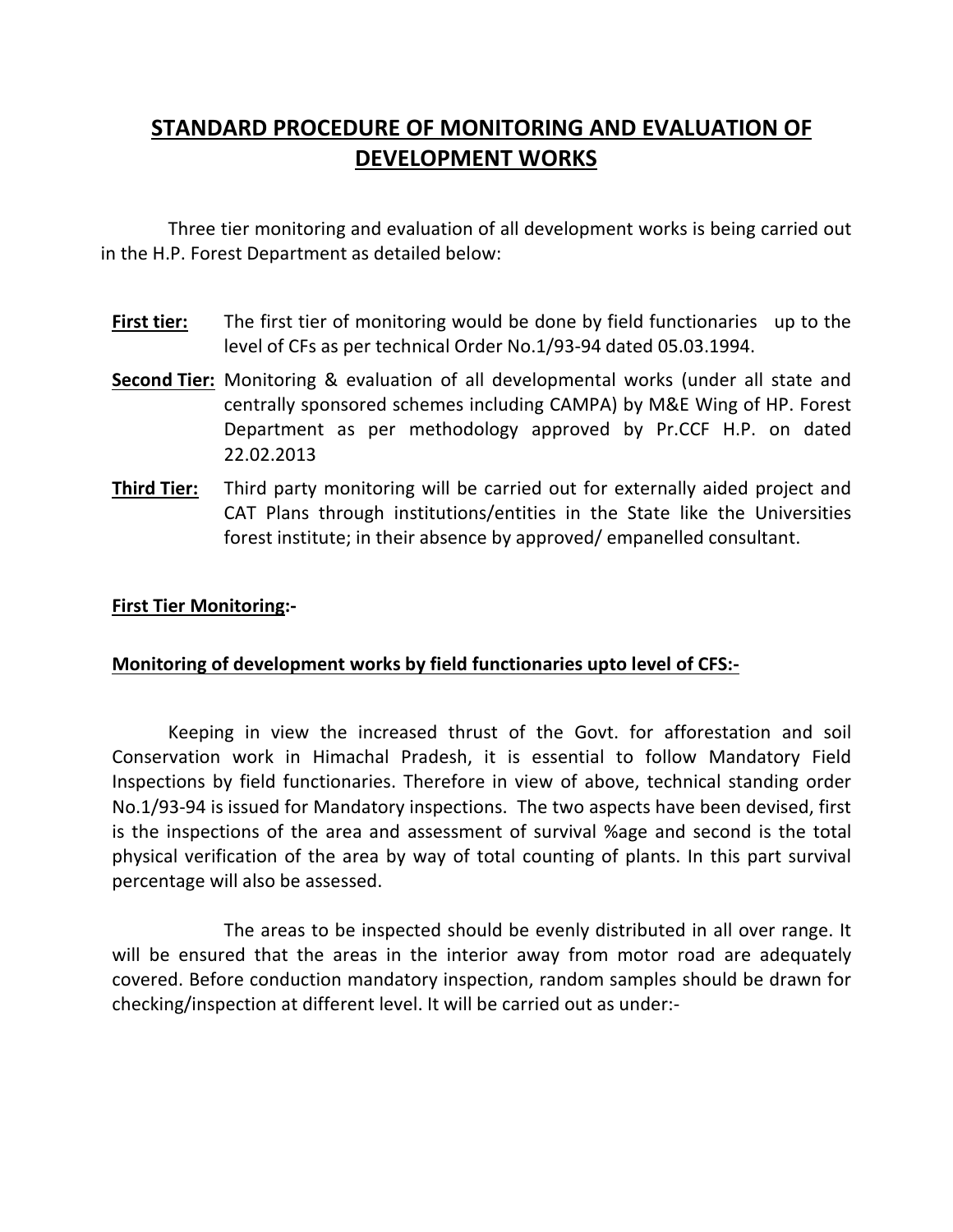#### 1. ASSESSMENT OF THE SURVIVAL PERCENTAGE

1.1 Different field functionaries will carry out assessment of survival percentage to under mentioned extent:

| <b>FIELD FUNCTIONARY</b> | PERCENTAGE IN RESPECT OF HA.<br>PLANTED. |  |
|--------------------------|------------------------------------------|--|
| .----------------        | -----------------------------            |  |
| R.O                      | <b>100</b>                               |  |
| A.C.F.                   | 50                                       |  |
| <b>D.F.O.</b>            | 20                                       |  |
| C F                      | 5                                        |  |

1.2 First of all it will be ascertained that the area is the name as intended to be inspected. This will be done by taking help of plantation on journal /map/D.H.F. etc.

1.3 The actual counting of plants be confined to 2% of the total number of plants planted in the area to be inspected.

1.4 While counting plants, a cluster of at least 100 plants will be taken at one point which will be selected randomly standing from the N.E. corned and proceeding in anticlockwise direction.

1.5 The cluster will approximate to a circular shape of radius of about 20 m.

1.6 Then the actual counting of pits be done and the plants of B. L. and conifers survival percentage of total be worked out.

## 2. PHYSICAL VERIFICATION AND SURVIVAL PERCENTAGE

2.1 The extent of physical verification and survival %age will be as under. The areas/ samples selected for physical verification has to be different from the areas/ samples selected for survival percentage.

| <b>FIELD FUNCTIONARY</b> | PERCENTAGE IN RESPECT |  |
|--------------------------|-----------------------|--|
|                          | of HA. PLANTED.       |  |
| R.O                      | 25                    |  |
| A.C.F                    | 10                    |  |
| <b>D.F.O.</b>            | 5                     |  |
| C.F.                     |                       |  |

2.2 It will be ascertained that the area being inspected is the same as is intended to be inspected. For this purpose help will be taken of plantation journal map/CHF etc.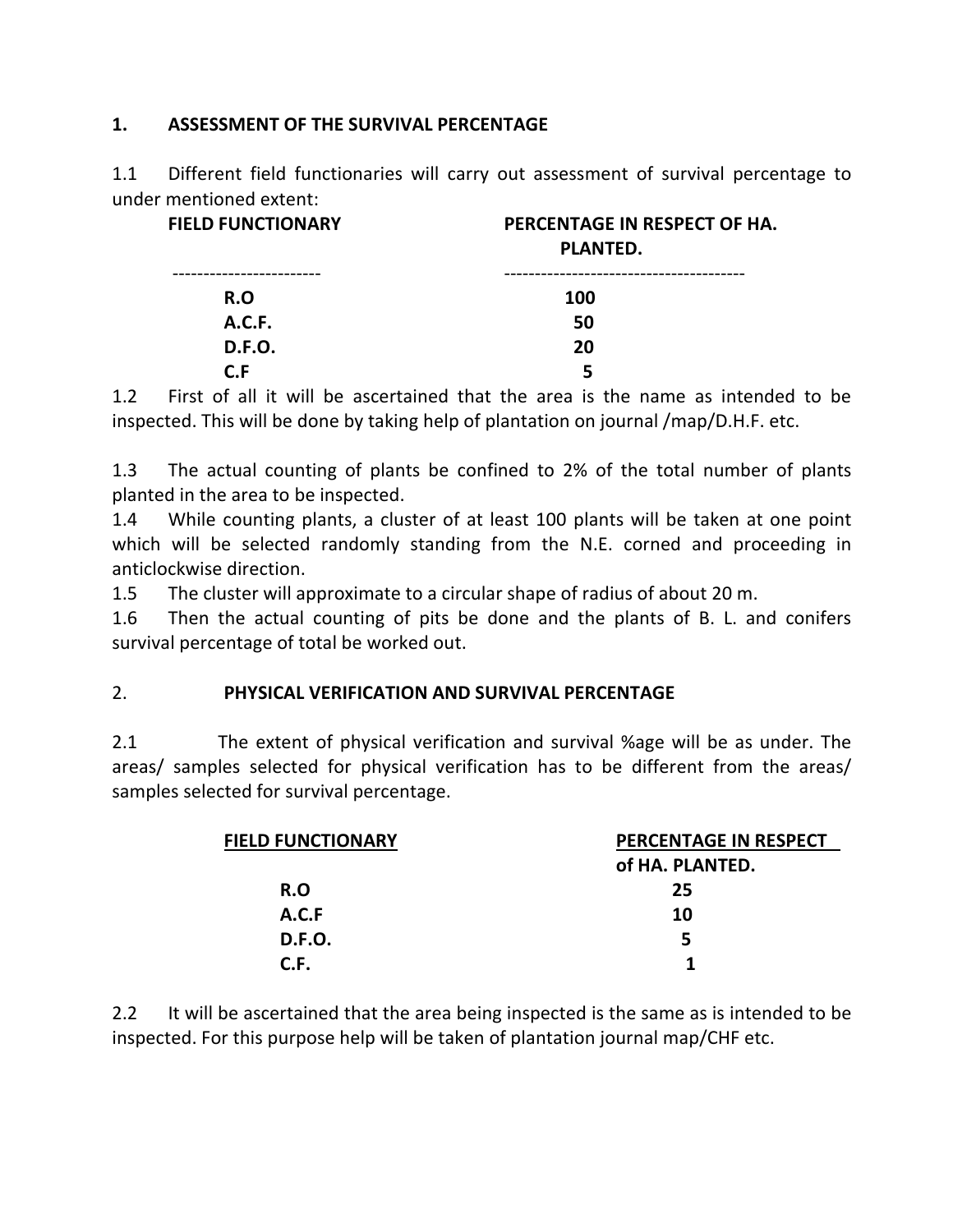2.3 The total counting of plants planted in the area under inspection will carried out and recorded separately for B.L. and conifers and surviving and dead plants.

2.4 The area will be calculated by the norm of plantation/ha.

3. It is made clear here that suppose in a Division, 1000 ha, plantation has been carried out, then, out of it, area to be inspected by ACF, DFO and CF in case of assessment of survival percentage will be 500, 200, and 50 ha, respectively. If the norm of plantation is 1000 plants per ha, then the actual counting of number of plants by these functionaries will be 2% of the plants planted in these i.e.10, 000 4,000 and 1,000 respectively, similarly, if 1000 ha, is planted in a Division, then the areas to be checked for physical verification and survival percentage by field functionaries will be 250 ha, for R.O. 100 for ACF, 50 for DFO and 10 for CF. Here cent percent counting for plants planted will be done.

4. The report will be sent separately for monsoon and winter plantings in respect of new plantations both in respect of survival percentage and physical verification as depicted below. The report of monsoon planting should be submitted by 31st December as per norms in respect of about 50% of plantations already raised during monsoons and be  $31<sup>st</sup>$  March in respect of remaining areas.

 The report for winter planting will be sent by 30th June as per norms in the following year for about 50% plantations done during winter and by 30th sept, for remaining areas.

| <b>Monsoon Planting</b> | 31st December.   | 31st March            |
|-------------------------|------------------|-----------------------|
|                         | 50%              | 50%                   |
| <b>Winter Planting</b>  | 30th June of the | 30th September of the |
|                         | following year   | following year        |
|                         | 50%              | 50%                   |

Dated of submission of report

## 5. INSPECTION OF PLANTATION AREAS OF LAST 2 YEARS

 In order to assess the survival % age of the previous two years plantation areas it is desirable that CFs/DFOs should inspect minimum 1%and 5% areas respectively for each year plantations. The procedure for inspection/ selection of the areas and submission of inspection reports shall remain the same as prescribed in earlier paragraphs.